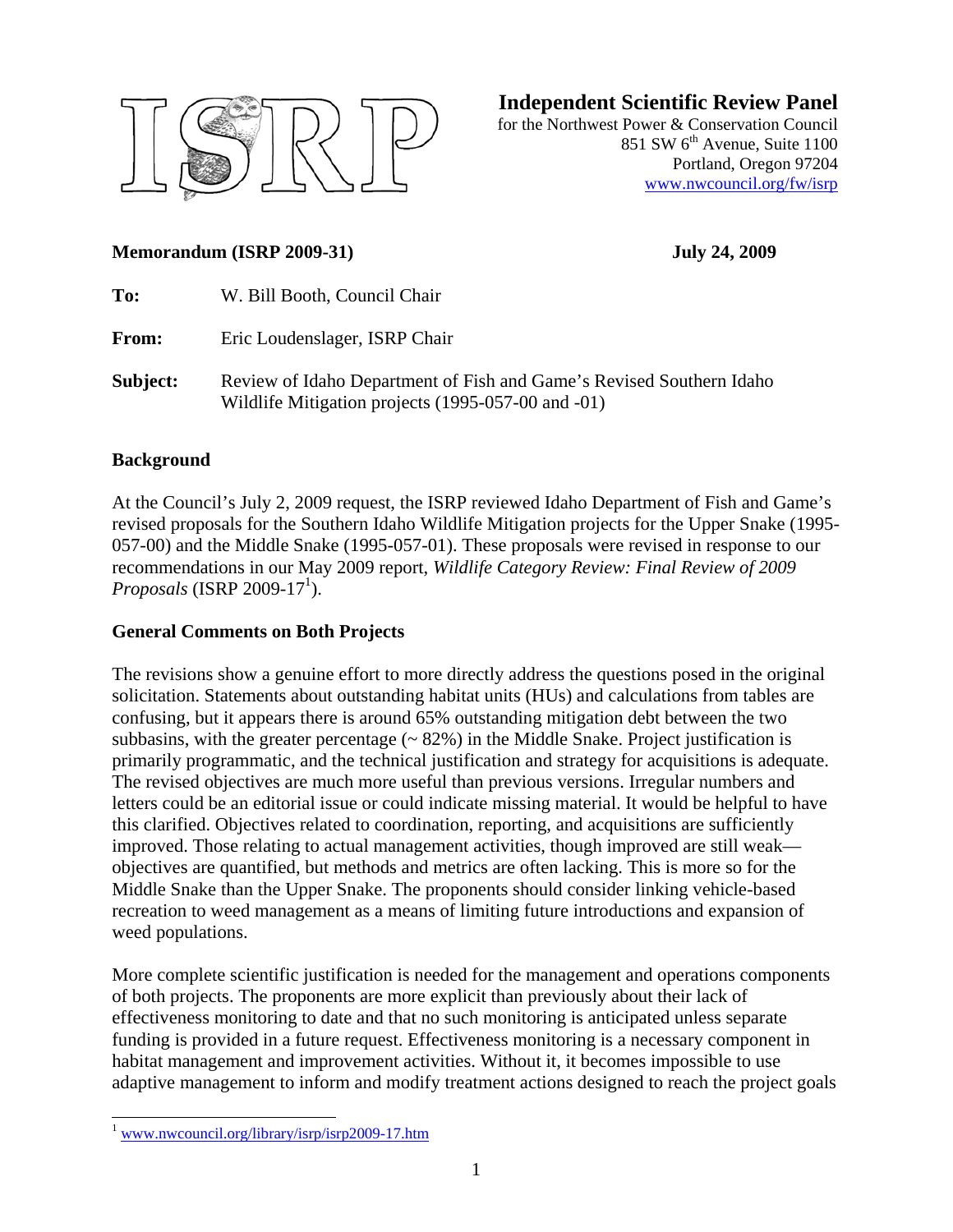and objectives. Adaptive management increases the likelihood that the project will succeed and justify the original investment in the project. Finally, the proponents' statements about effectiveness monitoring and their reluctance to initiate it without direction (and additional funding) suggest that clarification on the role and importance of M&E in wildlife studies is still needed from higher up (IDFG, BPA, NPCC).

The proponents clarified their intent to use some of Unnasch et al's 2003 protocols for monitoring. Discussions of weed mapping and follow-up after treatments suggest some data are available that might document the success of these efforts, but as these are not reported, no such success can be assumed. Nor are any references cited that would help determine if the methods used are adequate. Yet, vegetation management is identified as an important component of the projects. Apparently HEP data are being relied upon for this purpose although these data are not adequate for adaptive management. Evidence of adaptive management is not provided, although some of these parcels have been under management for over a decade, nor is there evidence that the current management is achieving project objectives, especially given the current and proposed amount of herbicide use. What is the science supporting passive management?

It appears the proponents hope to negotiate a settlement of mitigation debt in the near future. If the projects move into a negotiated settlement, the ISRP expects that the issues raised in this review, particularly that of effectiveness monitoring, will be addressed in the settlement process and by the proponents of the ongoing projects.

# **Middle Snake Project (199505701)**

**Recommendation**: Meets scientific review criteria (qualified)

Qualified by a request that any future proposal include a review of recent literature and monitoring data supporting proposed biological O&M activities (e.g., weed treatments, plantings, not fences). Future proposals should also provide greater detail on methods for weed control on the various properties as well as presentation of results-to-date from ongoing weed control activities and how those results (garnered through an effectiveness monitoring program) may have adaptively modified the weed control programs.

## **Specific Comments**

# *1. Technical Justification, Program Significance and Consistency, and Project Relationships (sections B-D)*

IDFG provided a good summary of the Southern Idaho Wildlife Mitigation (SIWM) program including priorities and approach, the crediting system, and where acquisitions now stand. Most of these sections were revised satisfactorily, except that the scientific justification for management is still lacking. The project proponents reported that Tier 2 monitoring has been designed for the Idaho Mitigation Program but has not been implemented due to BPA contract limits, organizational and logistical limitations, and funding. It is noteworthy that IDFG perceives a low priority of the Wildlife Program at the Council and BPA, especially in view of the outstanding mitigation debt remaining (82% for Middle Snake).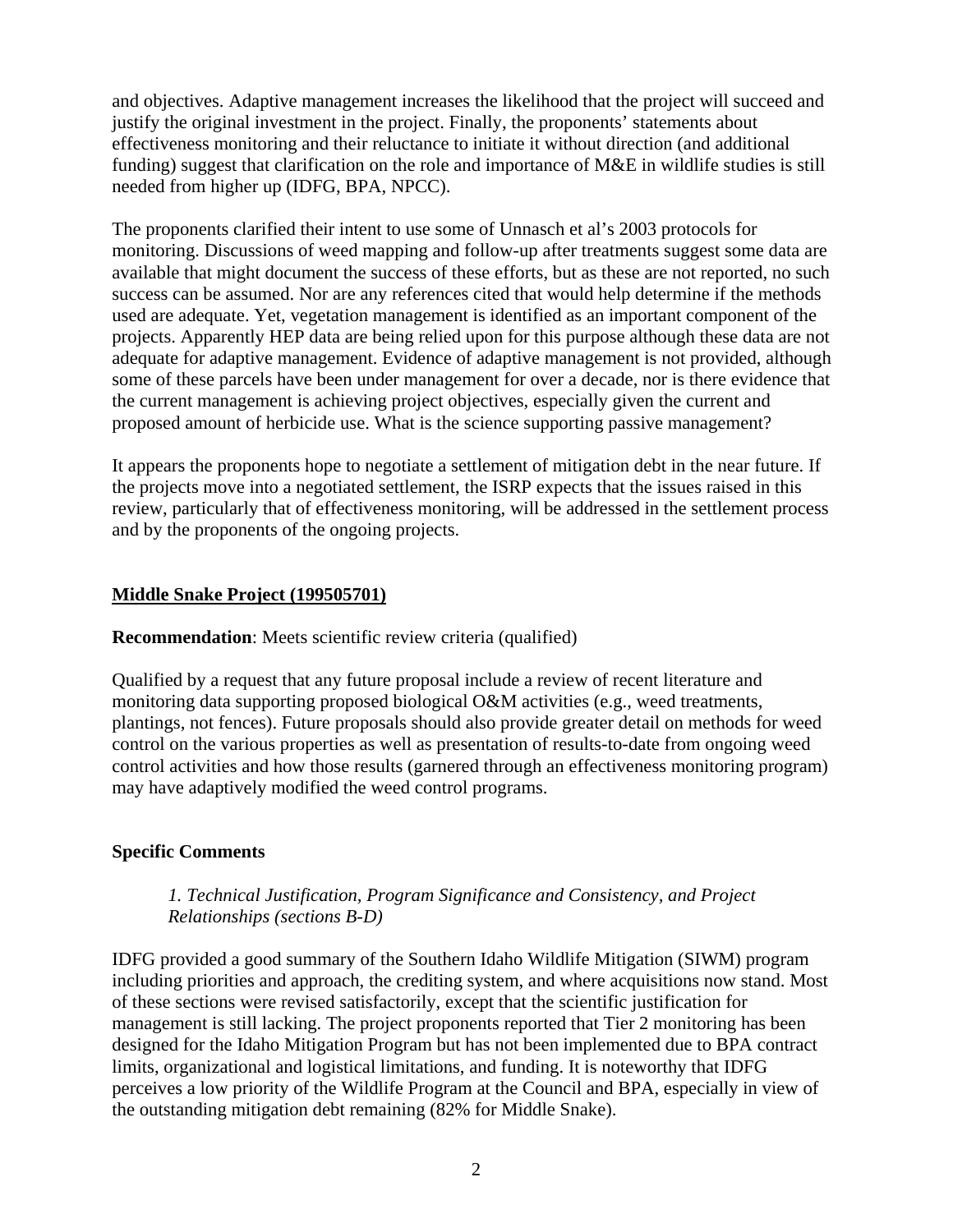#### *2. Objectives, Work Elements, and Methods (section F)*

Objectives, work elements, and methods are considerably improved from the earlier proposal; however, statements remain throughout that are general and sweeping, rather than providing specifics on treatments and locations. Similarly, results are not presented to support ongoing or proposed actions. Specific acres to be treated, planted, surveyed, and inspected were listed for the specific locations. Target wildlife species and general approaches to be used were listed.

The weed issue is important and mentioned many times; however, when it comes to specifics the standard statement was "water levels and conditions dictate methods." The statement is probably true, but some specifics under various conditions could have been listed. In at least one case, GIS mapping of noxious weed occurrence, including treatment and results of control efforts, is mentioned (Boise River). Also mentioned is a survey of priority areas to detect new weed occurrences, and the mention of photo points to monitor vegetation change. These later points are all very positive statements. An integrated "weed" management approach is proposed only for the Boise River unit, but not the others. Why is this? No surveillance or other IPM strategies are explicit in other units. Why are cattails being sprayed? Riparian inventory data would be useful to report as a baseline from which to evaluate future conditions. Likewise, progress of 2007 willow plantings and measures or other indicators of success in ditch restoration activities should be reported. What was planted on CRP land and how successful has that planting been?

Irrigation management to restore wetland conditions is discussed for the Centennial Marsh property, but there are no data about vegetation change that might be used to evaluate the success of the sponsor's strategy.

## *3. M&E (section G, and F)*

The monitoring section was rather superficial and appeared to reflect general language from the ISRP on Tier 1-3 monitoring, rather than describing an explicit coordinated monitoring plan. The project proponents indicate that a Tier 2 Monitoring Plan has been designed for the IDFG Mitigation Program but has not been implemented. There are bits and pieces of M&E listed in the report (e.g., photo plots, vegetation monitoring plots, evaluation of weed treatment, and results of control efforts), but no major efforts are being made to evaluate wildlife responses to mitigation efforts (positive or negative) or results of weed control activities (success, partial success, failure).

There does not appear to be any intent to conduct effectiveness monitoring at this time. Some bird observations were made in 2007 (see progress report). It is not clear when or if these will be repeated.

## *4. Overall Comments - Benefit to F&W (all proposal)*

In the project's present form, some benefits to wildlife can be assumed, but evidence is lacking that benefits are being maximized or even optimized. Most efforts are aimed at generalist and game species with some incidental benefits assumed to species that do well alongside this particular suite of species. Current management is unlikely to benefit some of the target species.

The revised project has now listed some more specific objectives for the various areas, which seem logical; however, they need to implement their M&E Program (and preferably on a broad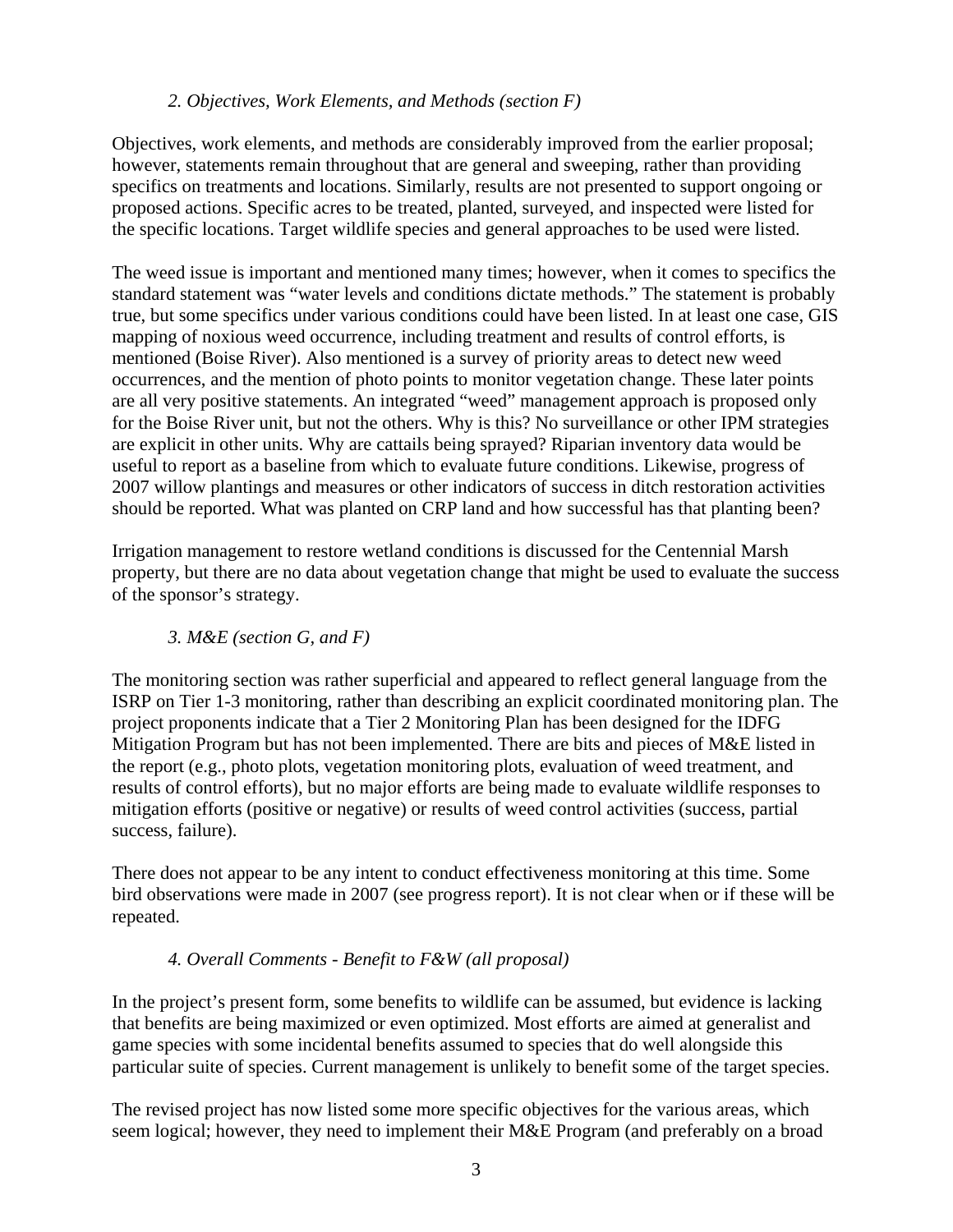scale) to assess the responses (both wildlife and vegetation) to the management activities. Then, adaptive management can play the role that it needs to play for further development of the project.

#### **Upper Snake Project (199505700)**

**Recommendation:** Meets scientific review criteria (qualified)

Qualified by a request that any future proposal include a review of recent literature and monitoring data supporting proposed biological O&M activities (e.g., weed treatments, plantings, not fences). Future proposals should also provide greater detail on methods for weed control on the various properties as well as presentation of results-to-date from ongoing weed control activities and how those results (garnered through an effectiveness monitoring program) may have adaptively modified the weed control programs.

## **Specific Comments**

# *1. Technical Justification, Program Significance and Consistency, and Project Relationships (sections B-D)*

The proponents' response (revised proposal) and our comments are essentially the same as for the Middle Snake proposal. The project is adequately justified, except that scientific justification for management is still lacking. More activity has taken place on the Upper Snake with only 41% of mitigation debt remaining.

## *2. Objectives, Work Elements, and Methods (section F)*

A much more sophisticated approach to invasive plants is apparent at Deer Parks. It would be useful to quantify results. Some very specific objectives were described for specific parcels of land including provision of artificial nesting sites, control of nuisance animals, Russian olive removal, weed control efforts, cottonwood plantings, and other vegetation modifications. Included was some biological weed control that apparently was successful—it would have been useful to have some data to quantify the success! Also, some general, but not quantitative findings were reported about success and failure of tree planting activities.

## *3. M&E (section G, and F)*

See general comments above on the Middle Snake proposal, 199505701. IDFG should establish an M&E Program based on Unnasch et al (2003). Their basic approach is already developed for IDFG mitigation lands. The proponents also still need more efforts to evaluate weed control projects, which are expensive—especially when the long-term success or failure of the projects is unknown.

## *4. Overall Comments - Benefit to F&W (all proposal)*

Same overall comments apply as for the Middle Snake. Some benefits to wildlife can be assumed, but evidence is lacking that benefits are being maximized or even optimized. Most